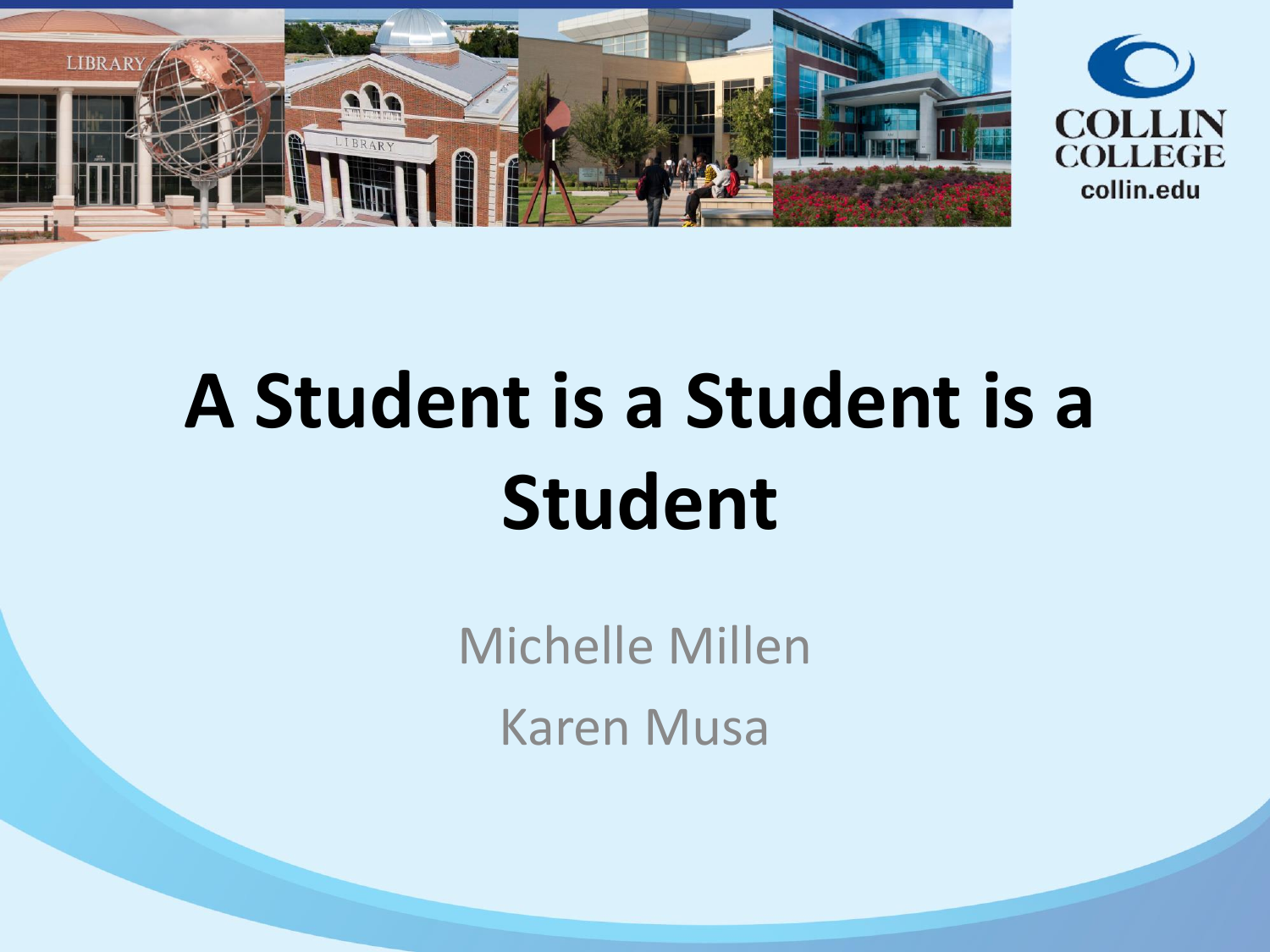## **Hello**

#### **Michelle Millen**

#### **Dean Health Sciences and Emergency Services**

#### **Karen Musa**

**Executive Dean** 

**Courtyard Center**



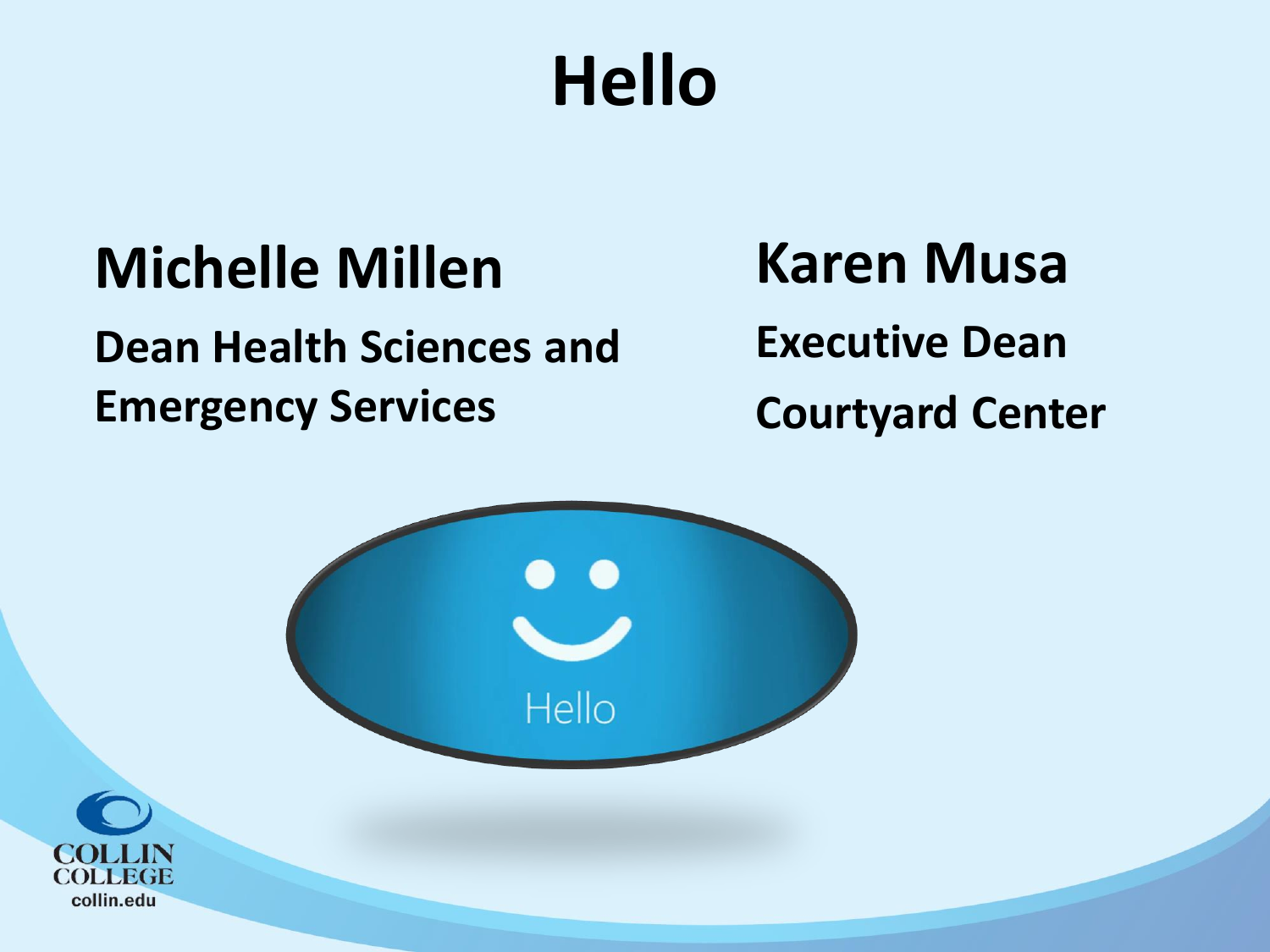### **Discussion Areas…**

- How to creatively engage with the credit side of your organizations?
- How to address perceptions and attitudes regarding noncredit education?

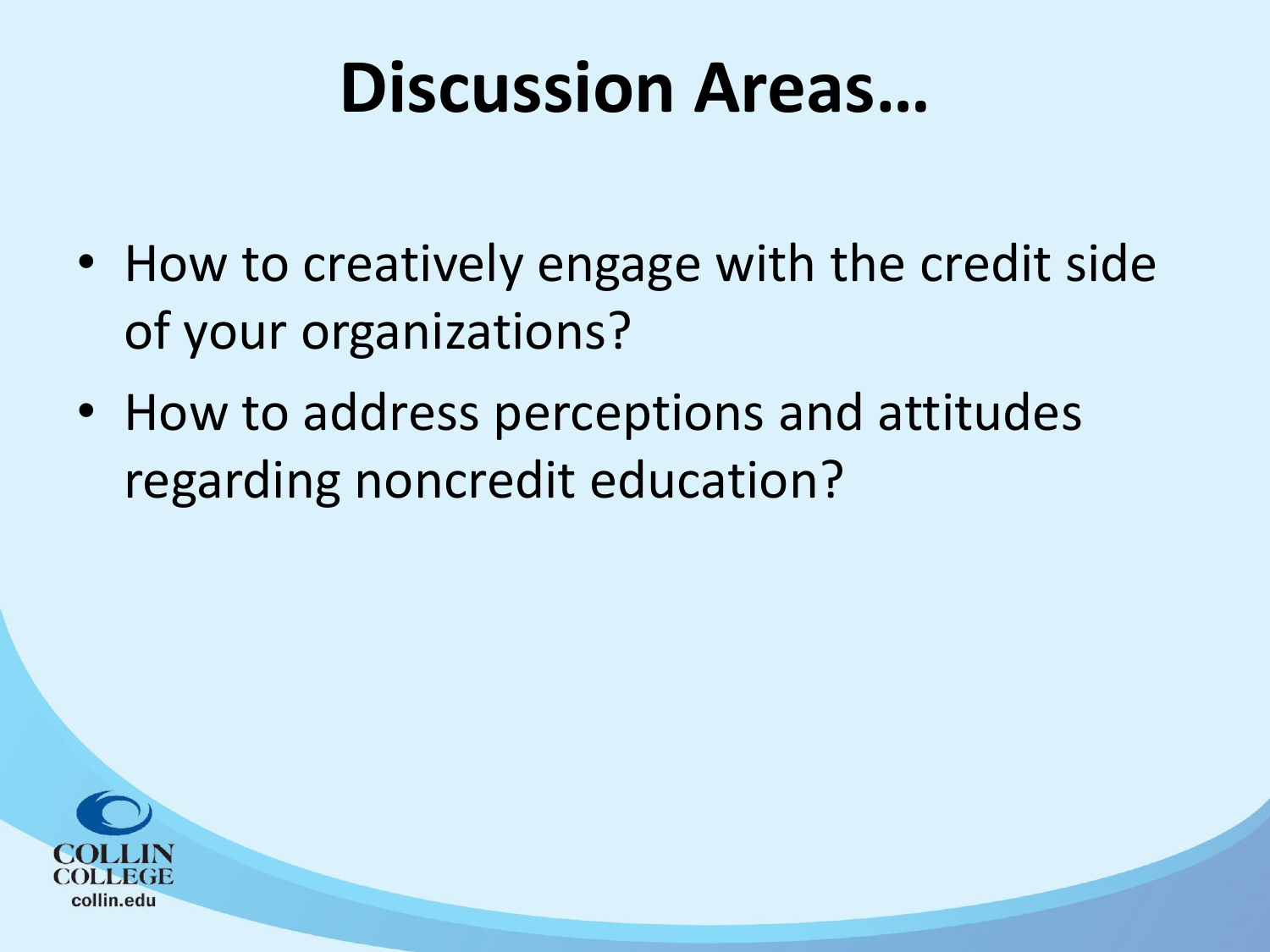# **What are perceptions of how credit divisions/departments view the noncredit side in your institution?**



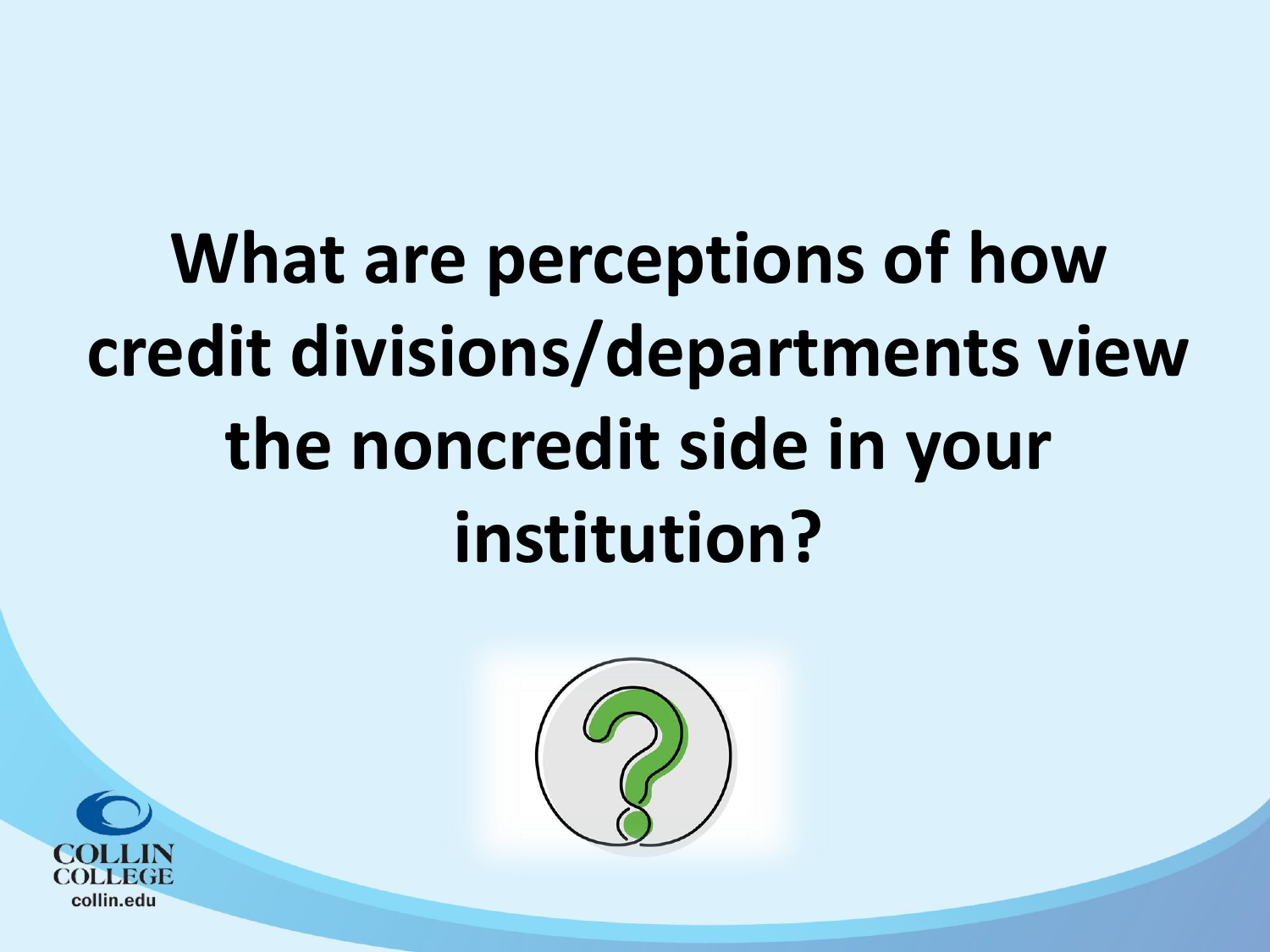## **"The Hidden College"**

- Voorhees & Milam (2005)
	- *The Hidden College: Noncredit Education in the United States*
	- *"Due to the to the lack of understanding and importance"*
	- *How do we get away from this descriptor*
	- *How do we stimulate integration, consideration, and mutual respect*

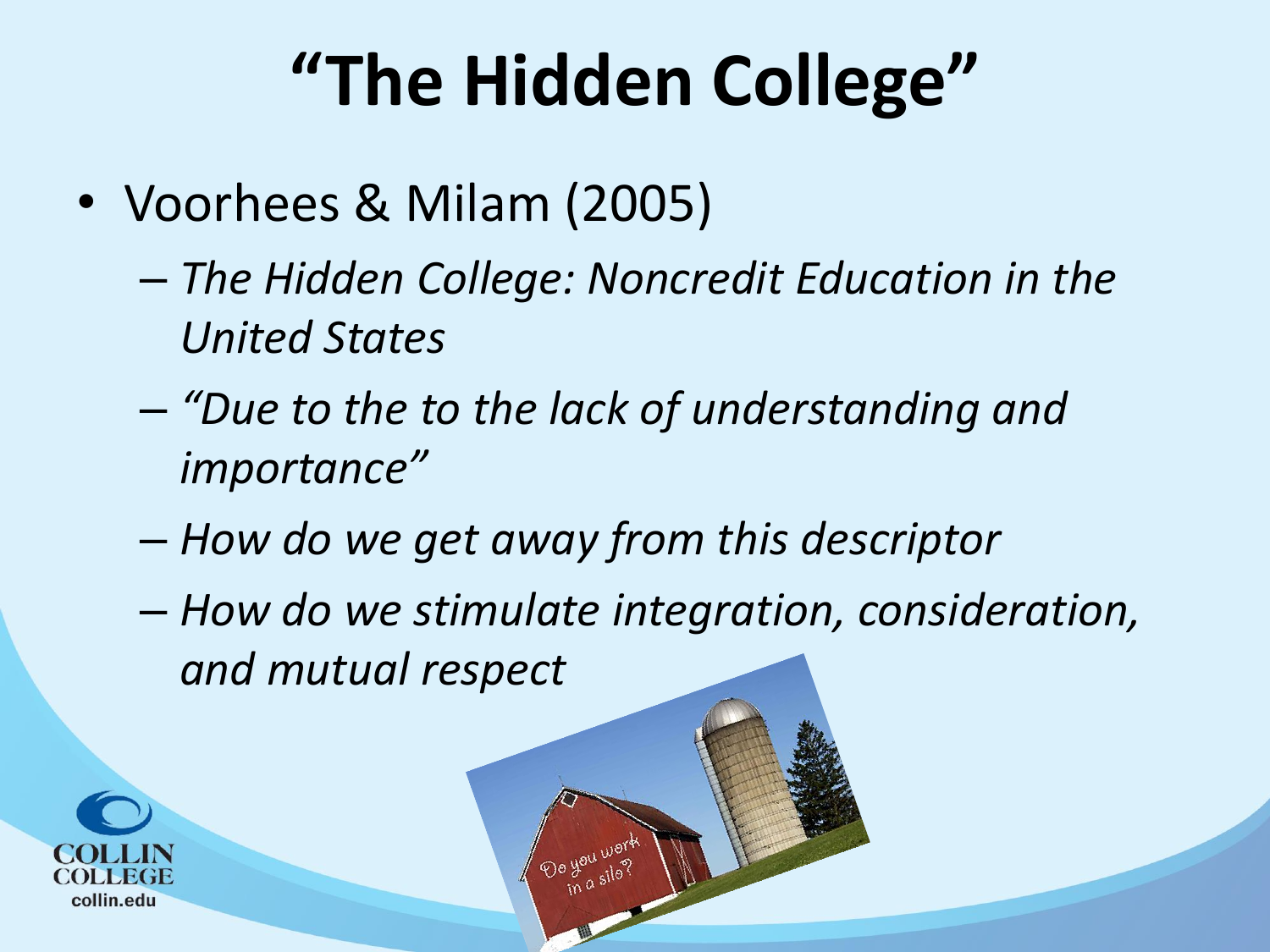### **Students: National Stats**

**HEADCOUNT ENROLLMENT** (FALL 2019)<sup>2</sup>

**Estimated change** Fall 2019 - Fall 2020: - 10.1% 19



**TOTAL: 11.8M** 

AACC Fast Facts 2021

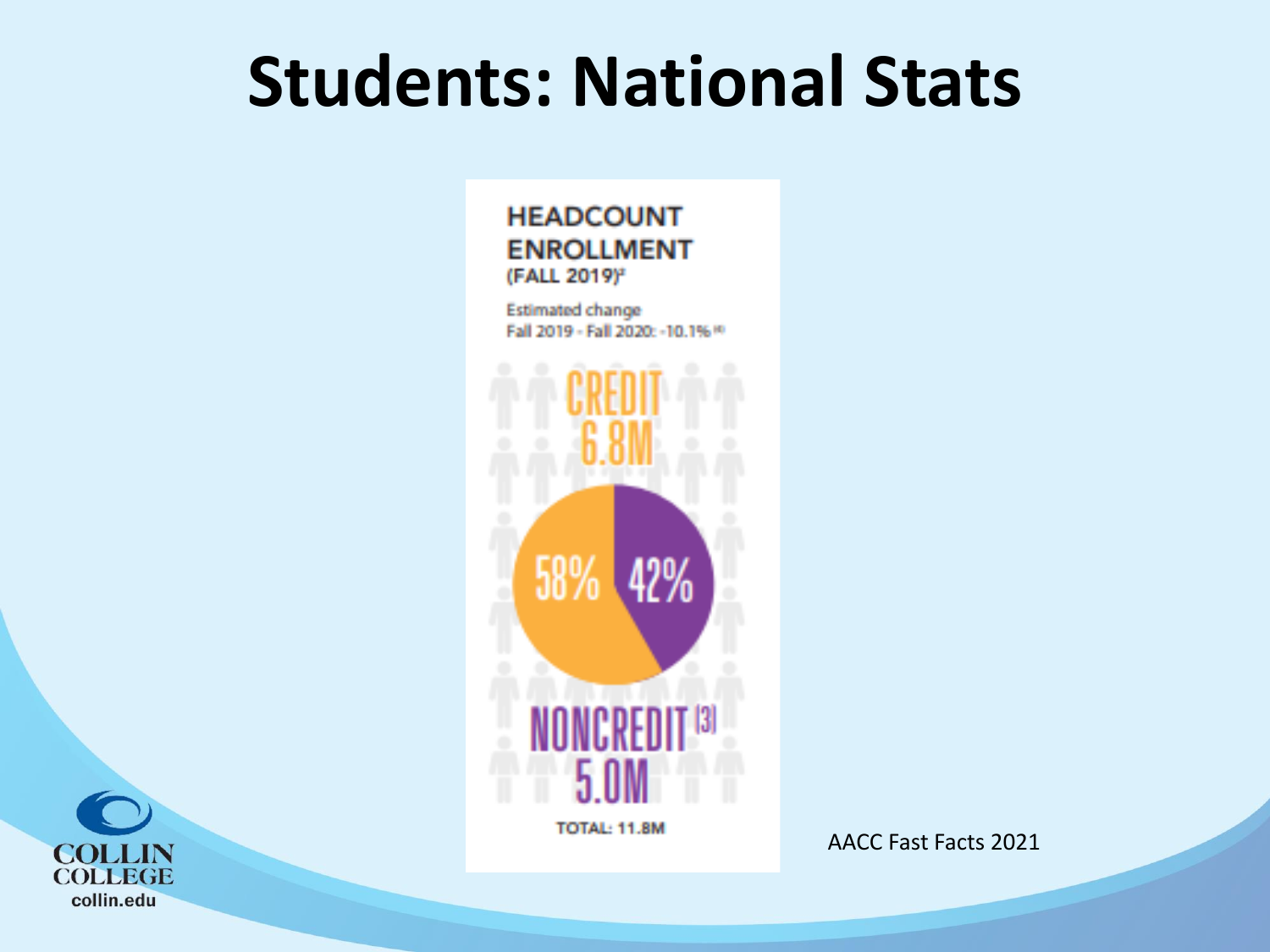## **What is Education**

"*Education refers to the discipline that is concerned with methods of teaching and learning in schools or school-like environments, as opposed to various nonformal and informal means of socialization*" https://www.britannica.com/topic/education

• **Does this definition apply to credit and noncredit? - Are there differences?**

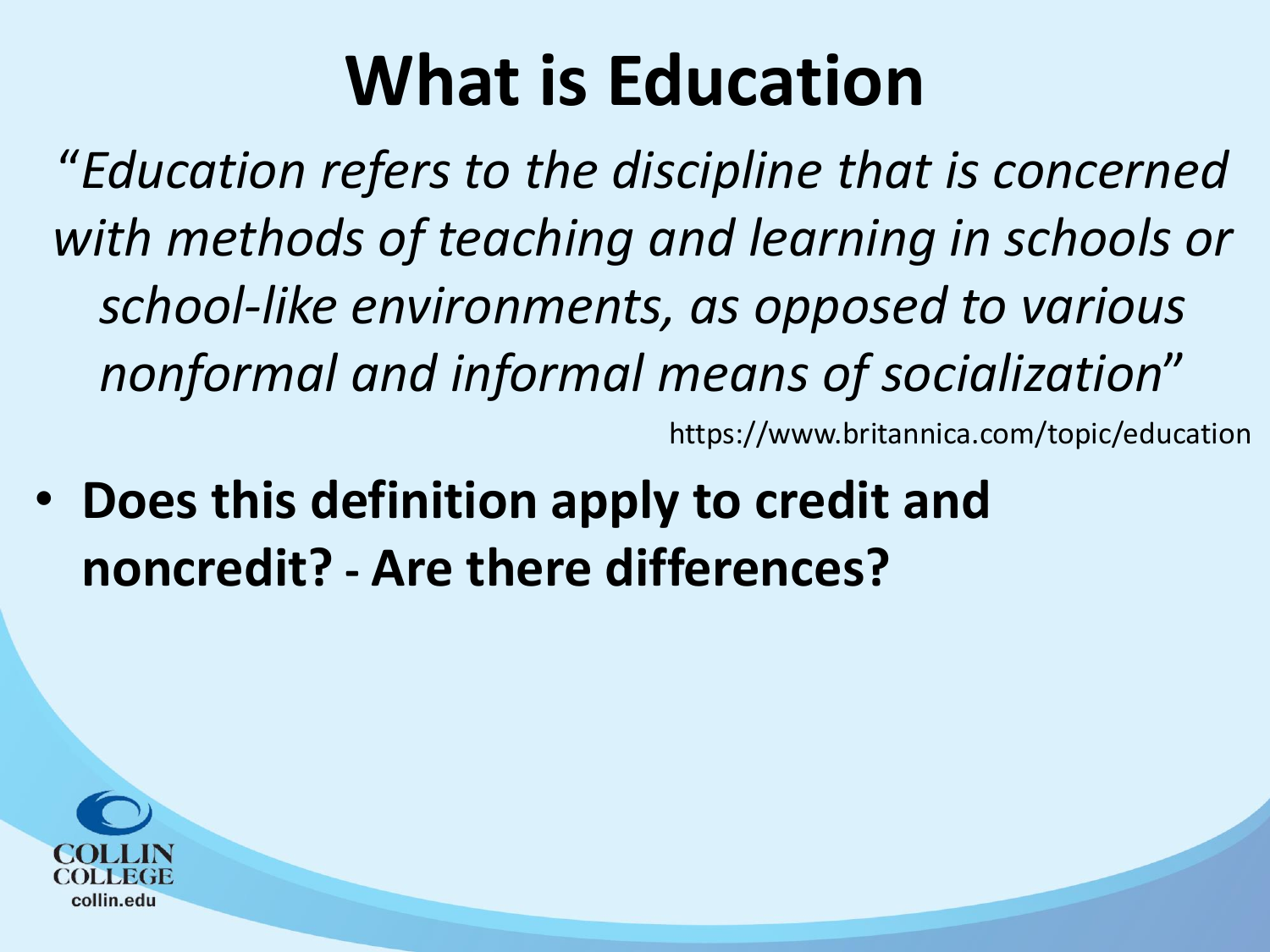### **"A Student, is a Student, is a Student!"** *Questions to Ponder…*

• **Do students understand the difference between credit and non-credit?**  • **Do faculty understand the difference between credit and non-credit?**

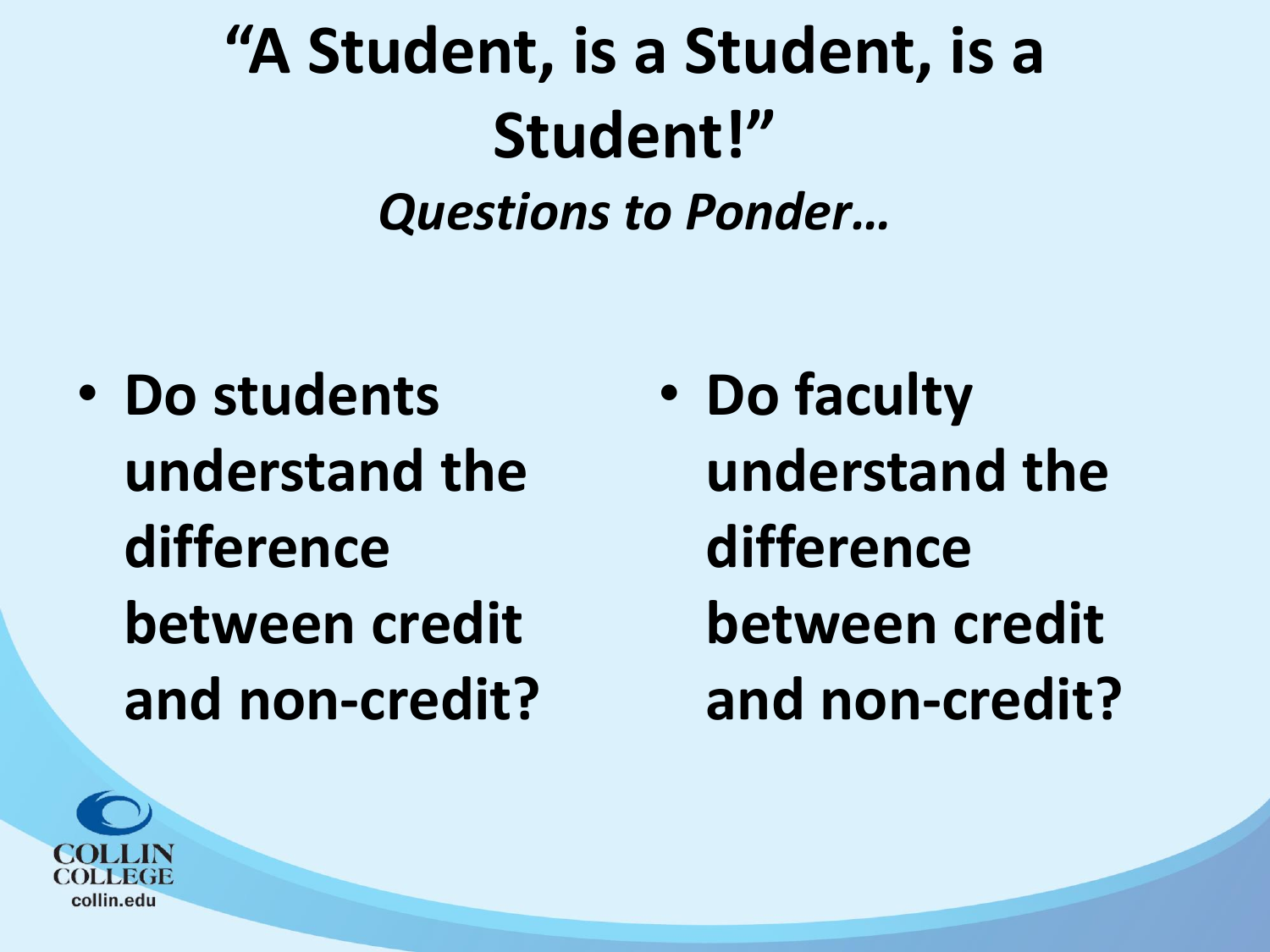#### **"A Student, is a Student, is a Student!"** *Questions to Ponder…*

#### **Do we treat credit and non-credit students the same?**

#### **Is there equal access to resources?**

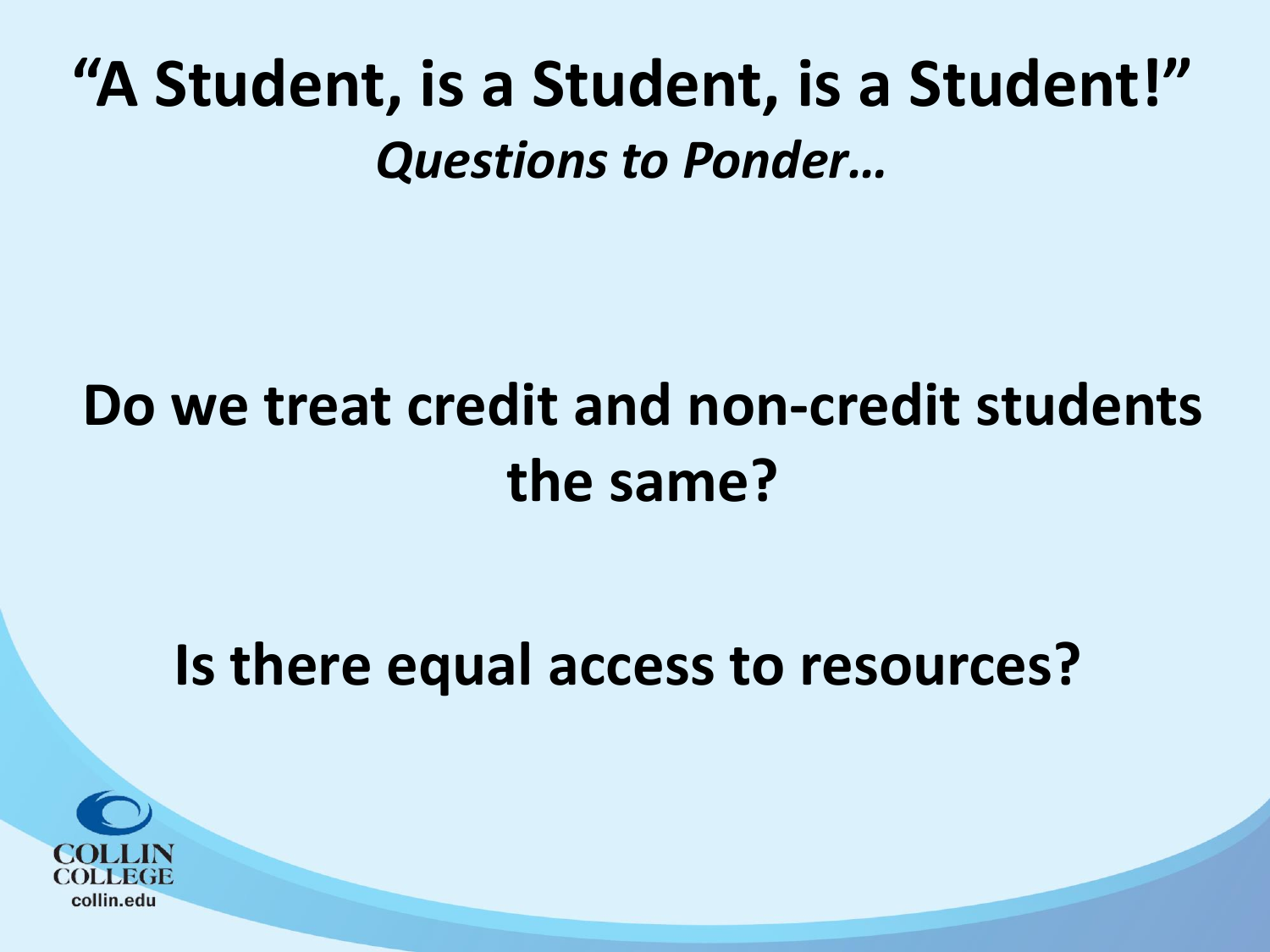#### **"A Student, is a Student, is a Student!"** *Questions to Ponder…*

• **Does the credit side know what the non-credit side is up to?** 

• **Does the noncredit side know what the credit side is up to?** 

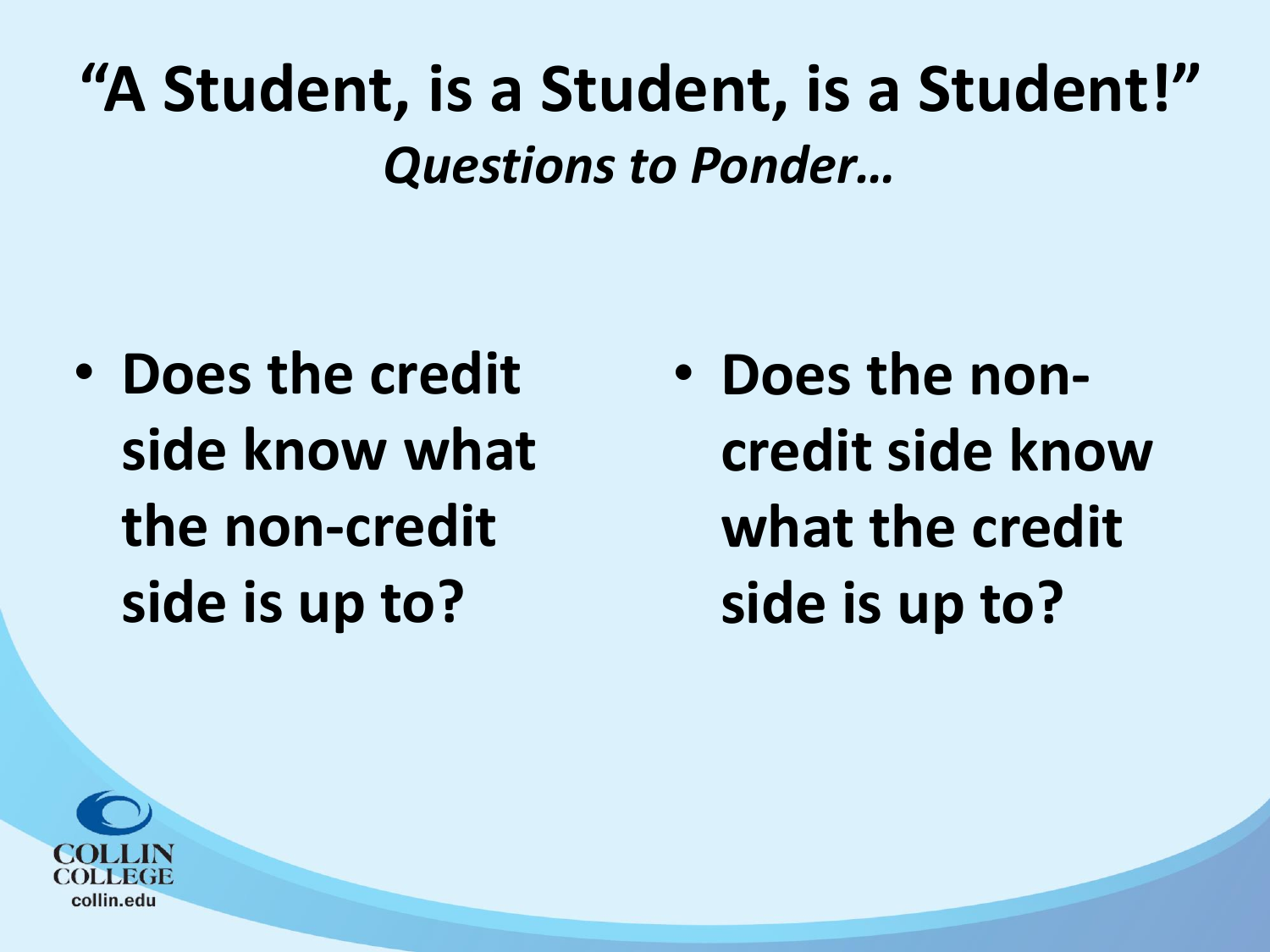# **At Collin…Opportunities Through Coordination**

- **Degrees on Steroids!**
	- **What if…**

• *A student is studying Computer Networking …Graduates not only with the degree but with industry recognized certifications!*

- *A Competitive Edge*
- **Recruitment**
	- **Matriculation stats**



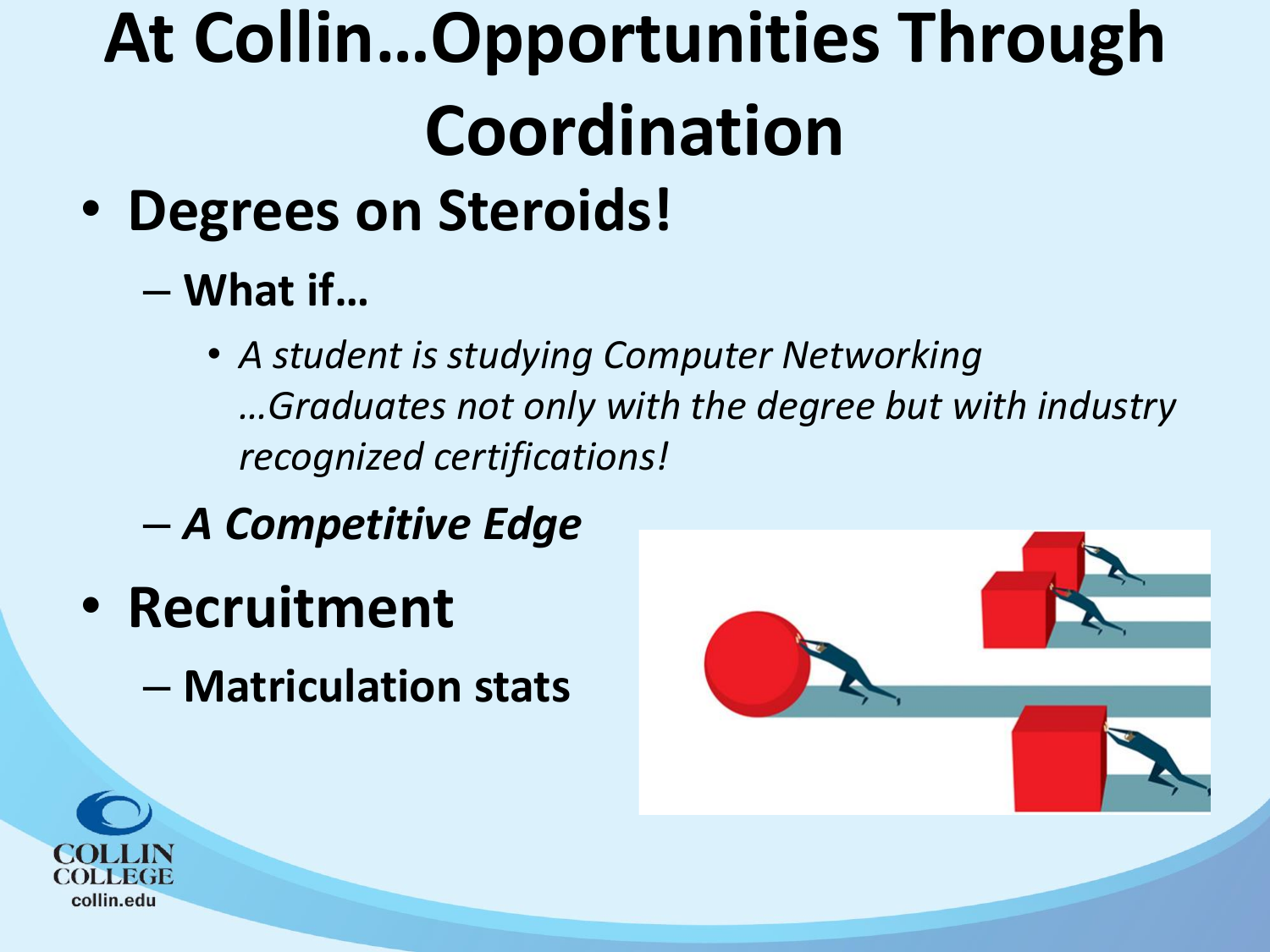# **At Collin…Opportunities Through Coordination**

- *Getting Started…Prior Learning Assessment (PLA)*
- **Build On What is Already Learned/achieved**

*"Let your life experience work for you"*

–*Guided Pathway's Architect*

- **Make Non-credit Courses Credit Worthy Intentionally?**
- **Skill Development** 
	- **C** Faculty & Students

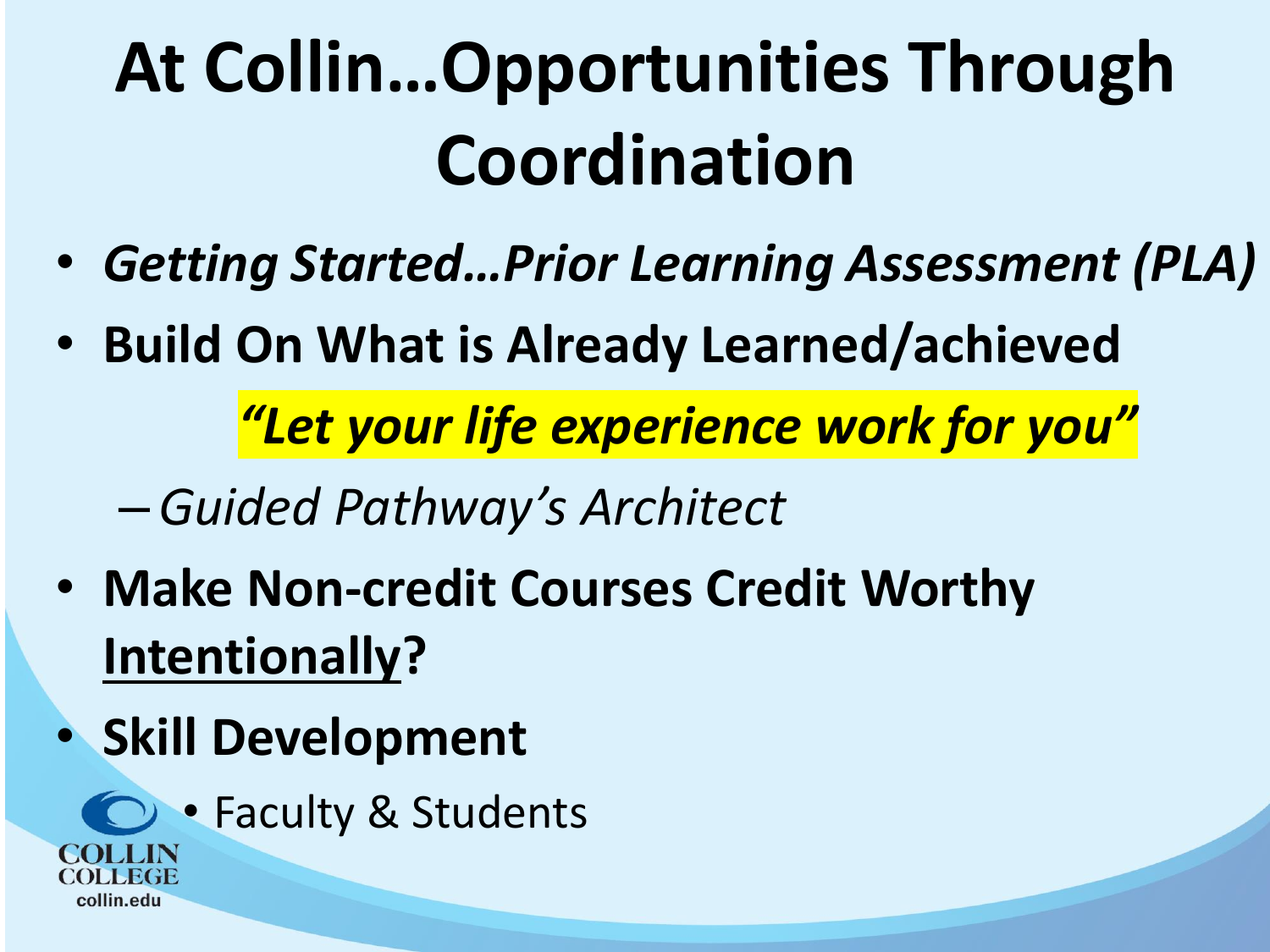# **Final Thoughts**

- **Perceived Inequities Between Credit and Noncredit Must Be Blurred**
	- *Why…*To better serve students and their communities, College's must be nimble
- **The Economy Demands a Talent Pipeline…**  Community College non-credit can respond with upskilling and reskilling quickly
- **Non-credit Programming**  an addition/supplement to the credit students experience

## **Commitment From Both Sides**

• **Most Important…**

collin.edu

**Start the dialogue**